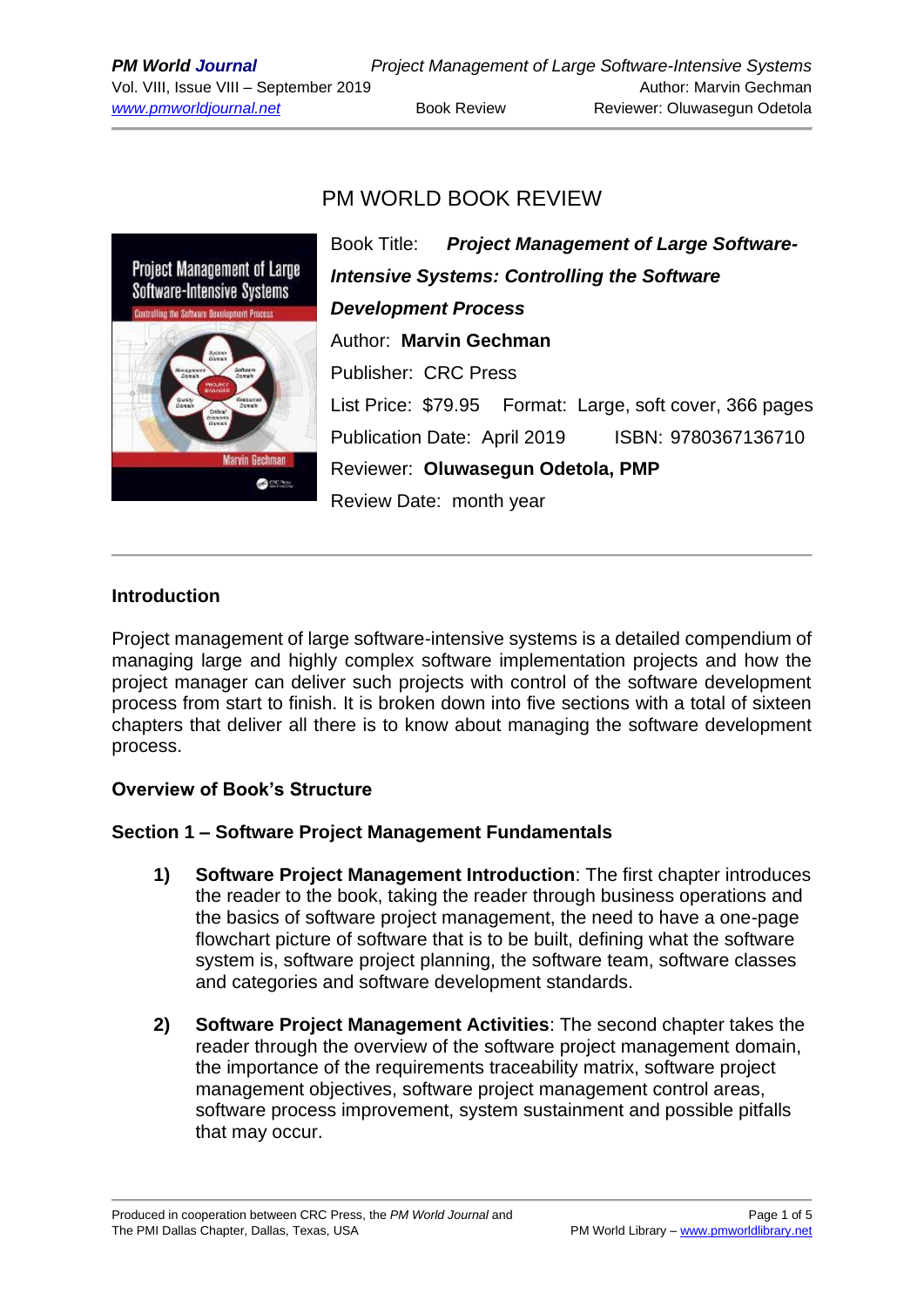- **3) System and Software Life Cycle Processes**: The third chapter discusses the software project management processes, lifecycle process, system definition, system development lifecycle process, implementation process, integration, testing, verification, system sustainment, testing processes and the fact that not having processes is very costly.
- **4) Software Development Methodologies:** Chapter four discusses the software development process models including evolutionary software acquisitions strategy, incremental model, the iterative model, prototyping, the spiral model, the unified process model, linear sequential model as well as software analysis and design models, managing agile software development projects, schedules and activity networks and software standards. In this chapter, it is stated that having a methodology to follow is critical in a mid-sized or large-scale software development program.

### **Section 2 – Software Management and Quality Domains**

- **5) Software Management Domain:** Chapter five focuses on software project planning and oversight, software risk management and mitigation, technical and management reviews, critical requirements assurance and software subcontract management. The need to define done and the importance of planning is discussed here.
- **6) Software Quality Domain:** The sixth chapter discusses software process improvement, software quality assurance, software configuration management and control, software peer review objectives and the integrated capability maturity model and the need for continuous process improvement.

# **Section 3 – Software Resources Domain**

- **7) Managing the Software Project Team:** In this chapter, staffing the software team is discussed, as well as the importance of properly loading staff according to their skill levels, the impact of social media and generational differences, motivating and demotivating factors, communications, managing programmers, creating an environment of excellence, software training plans and the truth that people are the most important resource of any successful program.
- **8) Managing Software Costs and Schedules:** The program master plan and schedule, work breakdown structure, managing software budgets, managing software schedules, managing software cost and schedule with earned value as well as integrated process and product development are discussed in this chapter. Here, the author writes that managing software costs and schedule is one of the most important functions of the project manager.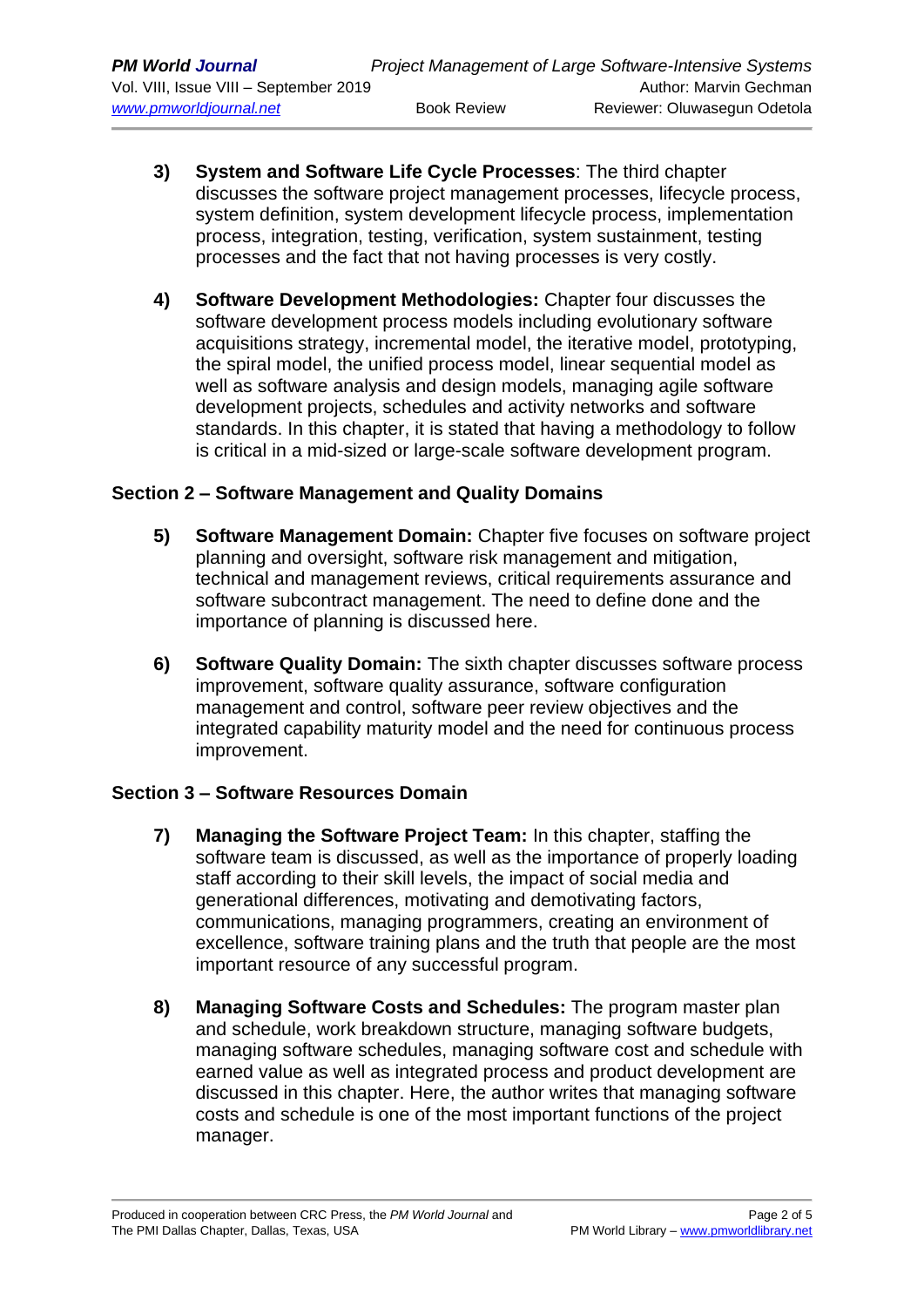**9) Managing Software Facilities, Reuse and Tools:** In this chapter, the software development environment, the software integration and test environment, software development libraries, software development files, software data management, software development physical working environments and managing reusable software products are discussed. Infrastructure is critical to any software development program.

### **Section 4 – Systems and Software Engineering Domains**

- **10) Systems Engineering Domain: C**hapter ten discusses the system concept and requirements development, system and subsystem design, software and hardware items integration and testing and system qualification testing.
- **11) Software Engineering Domain:** Chapter eleven discusses software requirements analysis, software item design, software item architectural design, software item detailed design, coding and unit testing, software unit integration and testing, software item qualification testing, subsystem integration and testing, software transition to operations and transition to sustainment.
- **12) Collaboration of Software and Systems Engineering:** Chapter twelve discusses system and software development and verification process, system lifecycle phases and reviews, software development documentation and collaboration between software and systems engineering during different phases of the program.

# **Section 5 – Critical Software Elements Domain**

- **13) Software Documentation and Work Products:** The purpose and value of software documentation, software documentation production, core software and system documentation, software management and quality control plans, software work instructions and procedures and nondocument software work products are discussed in this chapter. The importance of proper documentation cannot be over-emphasized and the criticality of this is detailed here.
- **14) Software Estimating Methods:** Chapter fourteen discusses software estimating fundamentals, software size estimation methods, software code growth and the tools used for estimation. The importance of estimating accuracy is also discussed.
- **15) Managing Software Performance with Measurements:** As it has oft been said, if you cannot measure it, you cannot manage it**,** this chapter states that the knowledge of software projects is directly proportional to the knowledge of the project manager. It therefore discusses the importance of performance measurements, principal objectives of software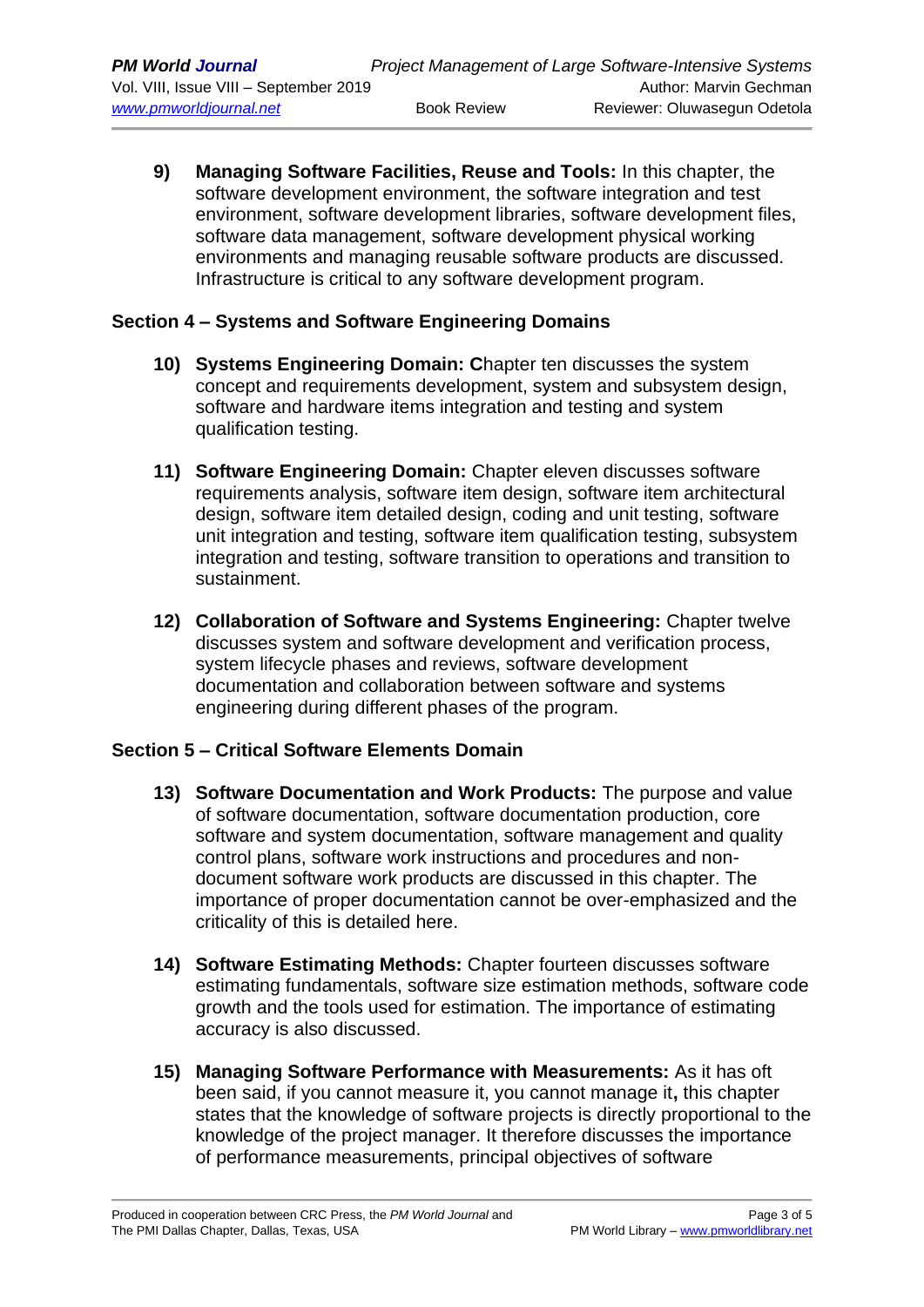measurement, continuous feedback control systems, approach to software management measurements, types of software measurements, software measurement categories and indicators, software measurement set, measurement data collection time frame, software measurement information specification, analysis and reporting of software management indicators and software indicator thresholds and red flags.

**16) Managing Software System Sustainment:** The final chapter of the book discusses software sustainment objectives, planning for software sustainment, the software sustainment plan, software sustainment organization, key software sustainment issues, contract closure and closing the project smoothly.

# **Highlights**

Project management of large software-intensive systems guides the reader through the detailed processes of managing not only large software projects but can also be used as a guide to delivering small software projects as well with any form of complexity.

### **Highlights: What I liked!**

'I really liked that the book is written in easy-to-understand language and is detailed in such a way that anyone in the software industry can use it as a guide in delivering a software project successfully. You don't have to be an expert to understand the book.

### **Who might benefit from the Book?**

This book benefits every person involved in the software integration process such as business analysts, developers, system administrators, quality analysts and especially project, product and program managers and whoever is interested in learning about managing software implementation projects.

### **Conclusion**

This book is well-written and detailed and is a must-read for all involved in softwareintensive systems and is evidence of the author's hands-on experience in managing large software-intensive systems.

For more about this book, go to: [https://www.crcpress.com/Project-Management-of-Large-](https://www.crcpress.com/Project-Management-of-Large-Software-Intensive-Systems/Gechman/p/book/9780367136710)[Software-Intensive-Systems/Gechman/p/book/9780367136710](https://www.crcpress.com/Project-Management-of-Large-Software-Intensive-Systems/Gechman/p/book/9780367136710)

*Editor's note: This book review was the result of a partnership between the publisher, PM World and the [PMI Dallas Chapter.](http://www.pmidallas.org/) Authors and publishers provide the books to PM World; books are delivered to the PMI Dallas Chapter, where they are offered free to PMI members*